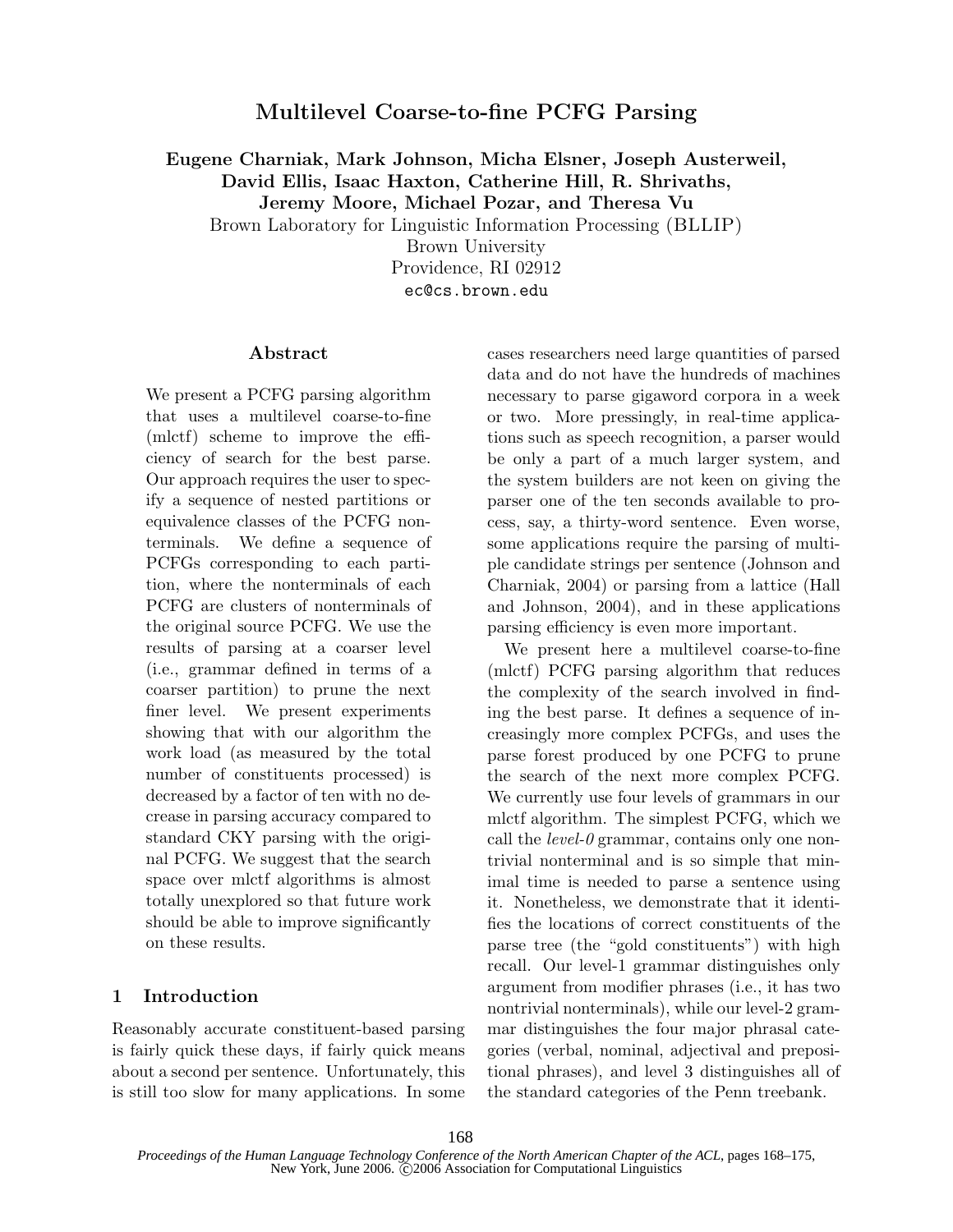The nonterminal categories in these grammars can be regarded as clusters or equivalence classes of the original Penn treebank nonterminal categories. (In fact, we obtain these grammars by relabeling the node labels in the treebank and extracting a PCFG from this relabelled treebank in the standard fashion, but we discuss other approaches below.) We require that the partition of the nonterminals defined by the equivalence classes at level  $l + 1$  be a refinement of the partition defined at level l. This means that each nonterminal category at level  $l+1$  is mapped to a unique nonterminal category at level  $l$  (although in general the mapping is many to one, i.e., each nonterminal category at level l corresponds to several nonterminal categories at level  $l + 1$ .

We use the correspondence between categories at different levels to prune possible constituents. A constituent is considered at level  $l + 1$  only if the corresponding constituent at level  $l$  has a probability exceeding some threshold.. Thus parsing a sentence proceeds as follows. We first parse the sentence with the level-0 grammar to produce a parse forest using the CKY parsing algorithm. Then for each level  $l + 1$  we reparse the sentence with the level  $l + 1$  grammar using the level l parse forest to prune as described above. As we demonstrate, this leads to considerable efficiency improvements.

The paper proceeds as follows. We next discuss previous work (Section 2). Section 3 outlines the algorithm in more detail. Section 4 presents some experiments showing that the work load (as measured by the total number of constituents processed) is decreased by a factor of ten over standard CKY parsing at the final level. We also discuss some fine points of the results therein. Finally in section 5 we suggest that because the search space of mlctf algorithms is, at this point, almost totally unexplored, future work should be able to improve significantly on these results.

### 2 Previous Research

Coarse-to-fine search is an idea that has appeared several times in the literature of computational linguistics and related areas. The first appearance of this idea we are aware of is in Maxwell and Kaplan (1993), where a covering CFG is automatically extracted from a more detailed unification grammar and used to identify the possible locations of constituents in the more detailed parses of the sentence. Maxwell and Kaplan use their covering CFG to prune the search of their unification grammar parser in essentially the same manner as we do here, and demonstrate significant performance improvements by using their coarse-to-fine approach.

The basic theory of coarse-to-fine approximations and dynamic programming in a stochastic framework is laid out in Geman and Kochanek (2001). This paper describes the multilevel dynamic programming algorithm needed for coarse-to-fine analysis (which they apply to decoding rather than parsing), and show how to perform exact coarse-to-fine computation, rather than the heuristic search we perform here.

A paper closely related to ours is Goodman (1997). In our terminology, Goodman's parser is a two-stage ctf parser. The second stage is a standard tree-bank parser while the first stage is a regular-expression approximation of the grammar. Again, the second stage is constrained by the parses found in the first stage. Neither stage is smoothed. The parser of Charniak (2000) is also a two-stage ctf model, where the first stage is a smoothed Markov grammar (it uses up to three previous constituents as context), and the second stage is a lexicalized Markov grammar with extra annotations about parents and grandparents. The second stage explores all of the constituents not pruned out after the first stage. Related approaches are used in Hall (2004) and Charniak and Johnson (2005).

A quite different approach to parsing efficiency is taken in Caraballo and Charniak (1998) (and refined in Charniak et al. (1998)). Here efficiency is gained by using a standard chartparsing algorithm and pulling constituents off the agenda according to (an estimate of) their probability given the sentence. This probability is computed by estimating Equation 1:

$$
p(n_{i,j}^k \mid s) = \frac{\alpha(n_{i,j}^k)\beta(n_{i,j}^k)}{p(s)}.
$$
 (1)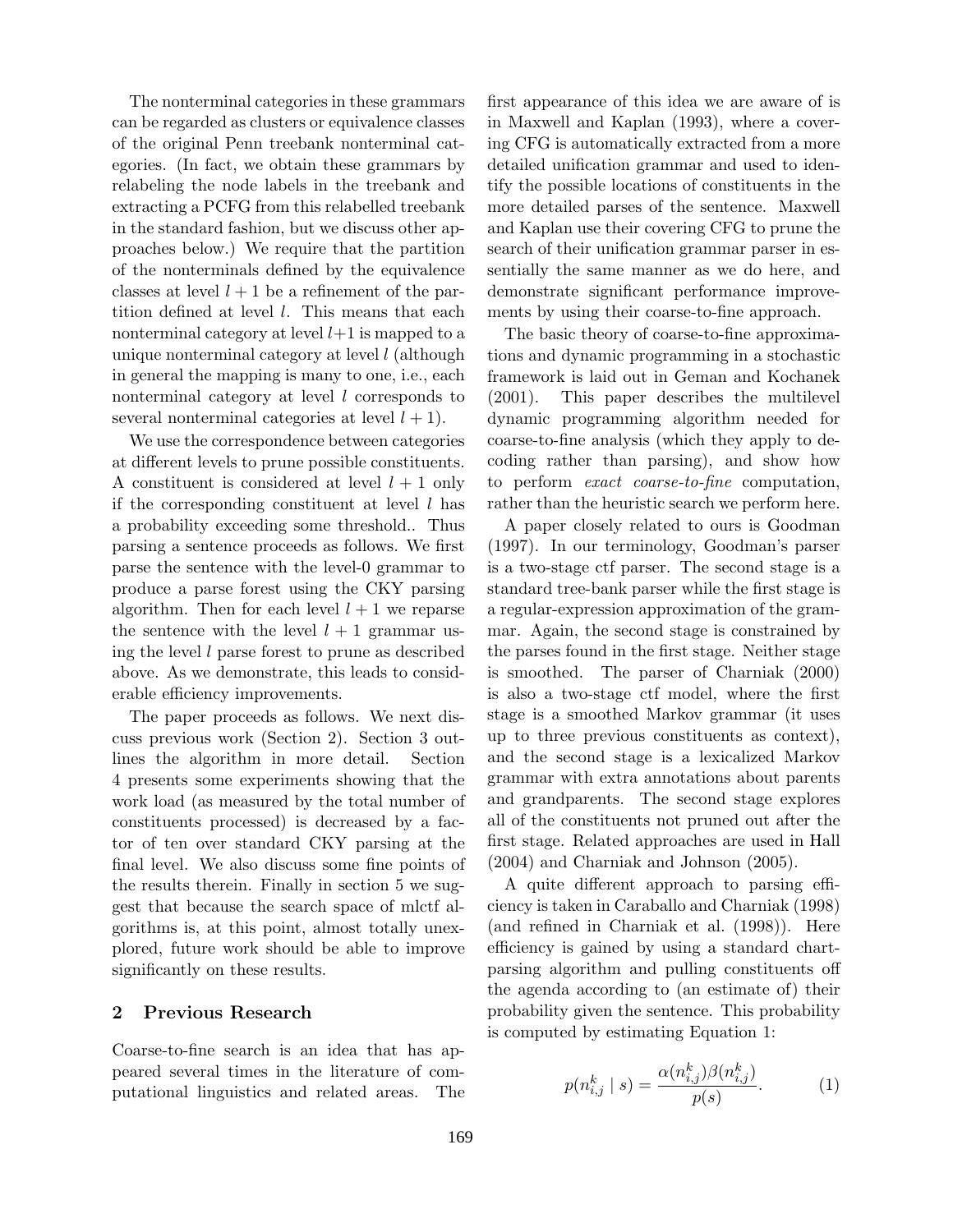It must be estimated because during the bottom-up chart-parsing algorithm, the true outside probability cannot be computed. The results cited in Caraballo and Charniak (1998) cannot be compared directly to ours, but are roughly in the same equivalence class. Those presented in Charniak et al. (1998) are superior, but in Section 5 below we suggest that a combination of the techniques could yield better results still.

Klein and Manning (2003a) describe efficient A∗ for the most likely parse, where pruning is accomplished by using Equation 1 and a true upper bound on the outside probability. While their maximum is a looser estimate of the outside probability, it is an admissible heuristic and together with an A<sup>∗</sup> search is guaranteed to find the best parse first. One question is if the guarantee is worth the extra search required by the looser estimate of the true outside probability.

Tsuruoka and Tsujii (2004) explore the framework developed in Klein and Manning (2003a), and seek ways to minimize the time required by the heap manipulations necessary in this scheme. They describe an iterative deepening algorithm that does not require a heap. They also speed computation by precomputing more accurate upper bounds on the outside probabilities of various kinds of constituents. They are able to reduce by half the number of constituents required to find the best parse (compared to CKY).

Most recently, McDonald et al. (2005) have implemented a dependency parser with good accuracy (it is almost as good at dependency parsing as Charniak (2000)) and very impressive speed (it is about ten times faster than Collins (1997) and four times faster than Charniak (2000)). It achieves its speed in part because it uses the Eisner and Satta (1999) algorithm for  $n^3$  bilexical parsing, but also because dependency parsing has a much lower grammar constant than does standard PCFG parsing after all, there are no phrasal constituents to consider. The current paper can be thought of as a way to take the sting out of the grammar constant for PCFGs by parsing first with very few phrasal constituents and adding them only

| $L$ evel: $0$ |                | $\mathbf{1}$ | $\overline{2}$         | 3                                                                                     |
|---------------|----------------|--------------|------------------------|---------------------------------------------------------------------------------------|
|               | S1             | {<br>S1      | $\{$<br>S <sub>1</sub> | S <sub>1</sub>                                                                        |
|               |                | HP           | $S_{-}$                | S<br>VP<br>UCP<br>SQ<br>$\rm SBAR$<br>SBARQ<br><b>SINV</b>                            |
|               |                |              | $N_{-}$                | NP<br><b>NAC</b><br>$\mathbf{N}\mathbf{X}$<br>LST<br>$X_{\mathcal{L}}$<br>UCP<br>FRAG |
|               | $\overline{P}$ | MP           | $\mathbf{A}_{-}$       | ${\rm ADJP}$<br>QP<br>CONJP<br><b>ADVP</b><br><b>INTJ</b><br>PRN<br>PRT               |
|               |                |              | $P_{-}$                | PP<br>PRT<br>RRC<br>WHADJP<br>WHADVP<br>WHNP<br><b>WHPP</b>                           |

Figure 1: The levels of nonterminal labels

after most constituents have been pruned away.

#### 3 Multilevel Course-to-fine Parsing

We use as the underlying parsing algorithm a reasonably standard CKY parser, modified to allow unary branching rules.

The complete nonterminal clustering is given in Figure 1. We do not cluster preterminals. These remain fixed at all levels to the standard Penn-tree-bank set Marcus et al. (1993).

Level-0 makes two distinctions, the root node and everybody else. At level 1 we make one further distinction, between phrases that tend to be heads of constituents (NPs, VPs, and Ss) and those that tend to be modifiers (ADJPs, PPs, etc.). Level-2 has a total of five categories: root, things that are typically headed by nouns, those headed by verbs, things headed by prepositions, and things headed by classical modifiers (adjectives, adverbs, etc.). Finally, level 3 is the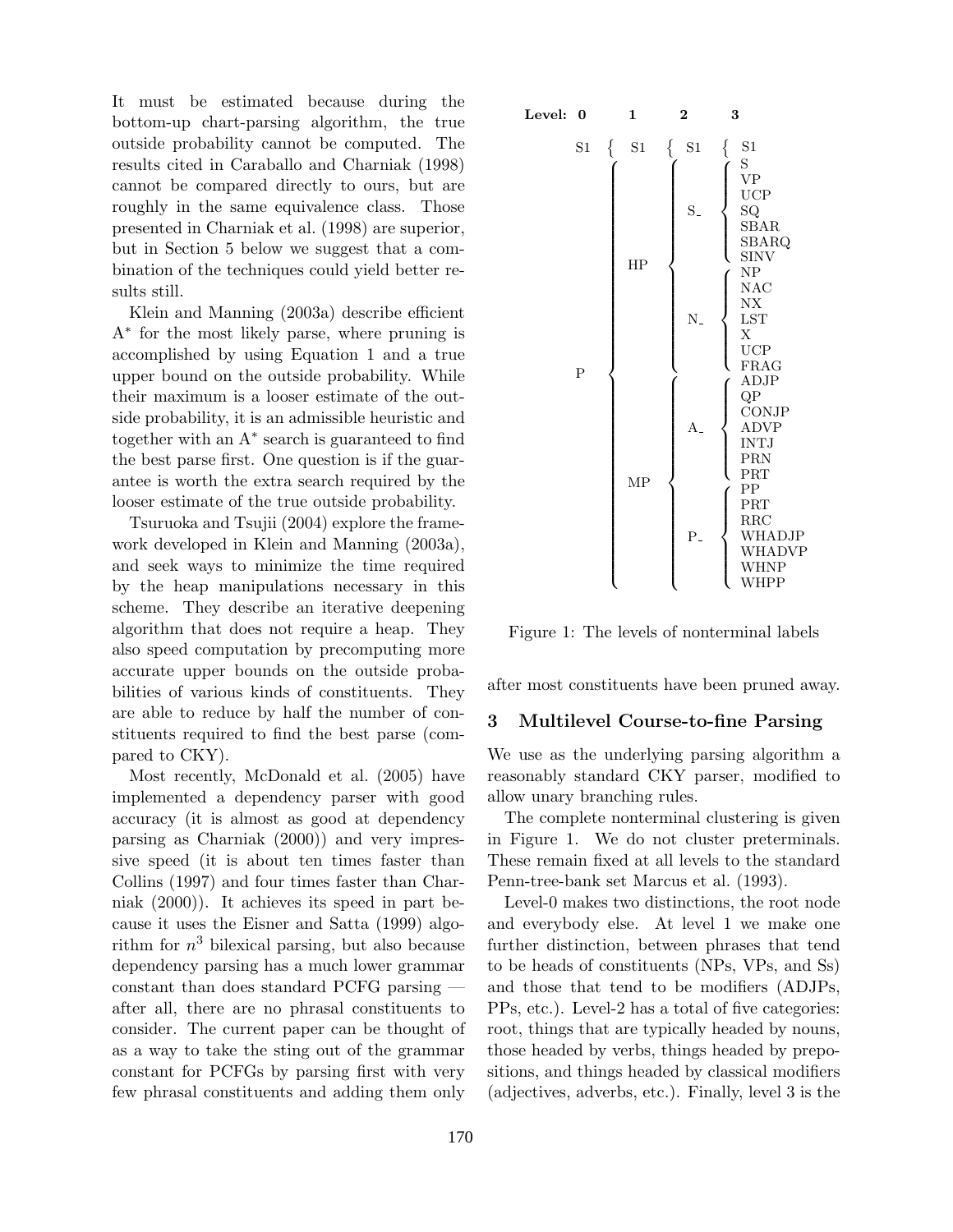

Figure 2: A tree represented at levels 0 to 3

classical tree-bank set. As an example, Figure 2 shows the parse for the sentence "He ate at the mall." at levels 0 to 3.

During training we create four grammars, one for each level of granularity. So, for example, at level 1 the tree-bank rule

$$
S \rightarrow NP VP
$$
.

would be translated into the rule

 $HP \rightarrow HP HP$ .

That is, each constituent type found in "S  $\rightarrow$ NP VP ." is mapped into its generalization at level 1. The probabilities of all rules are computed using maximum likelihood for constituents at that level.

The grammar used by the parser can best be described as being influenced by four components:

- 1. the nonterminals defined at that level of parsing,
- 2. the binarization scheme,
- 3. the generalizations defined over the binarization, and

4. extra annotation to improve parsing accuracy.

The first of these has already been covered. We discuss the other three in turn.

In anticipation of eventually lexicalizing the grammar we binarize from the head out. For example, consider the rule

$$
A \rightarrow a b c d e
$$

where c is the head constituent. We binarize this as follows:

$$
A \rightarrow A_1 e
$$
  
\n
$$
A_1 \rightarrow A_2 d
$$
  
\n
$$
A_2 \rightarrow a A_3
$$
  
\n
$$
A_3 \rightarrow b c
$$

Grammars induced in this way tend to be too specific, as the binarization introduce a very large number of very specialized phrasal categories (the  $A_i$ ). Following common practice Johnson (1998; Klein and Manning (2003b) we Markovize by replacing these nonterminals with ones that remember less of the immediate rule context. In our version we keep track of only the parent, the head constituent and the constituent immediately to the right or left, depending on which side of the constituent we are processing. With this scheme the above rules now look like this:

$$
\begin{array}{l}\nA \rightarrow A_{d,c} \text{ e} \\
A_{d,c} \rightarrow A_{a,c} \text{ d} \\
A_{a,c} \rightarrow a A_{b,c} \\
A_{b,c} \rightarrow b \text{ c}\n\end{array}
$$

So, for example, the rule "A  $\rightarrow A_{d,c}$  e" would have a high probability if constituents of type A, with c as their head, often have d followed by e at their end.

Lastly, we add parent annotation to phrasal categories to improve parsing accuracy. If we assume that in this case we are expanding a rule for an  $A$  used as a child of  $Q$ , and  $a, b, c, d$ , and e are all phrasal categories, then the above rules become:

$$
A^{Q} \rightarrow A_{d,c} e^{A}
$$
  
\n
$$
A_{d,c} \rightarrow A_{a,c} d^{A}
$$
  
\n
$$
A_{a,c} \rightarrow a^{A} A_{b,c}
$$
  
\n
$$
A_{b,c} \rightarrow b^{A} c^{A}
$$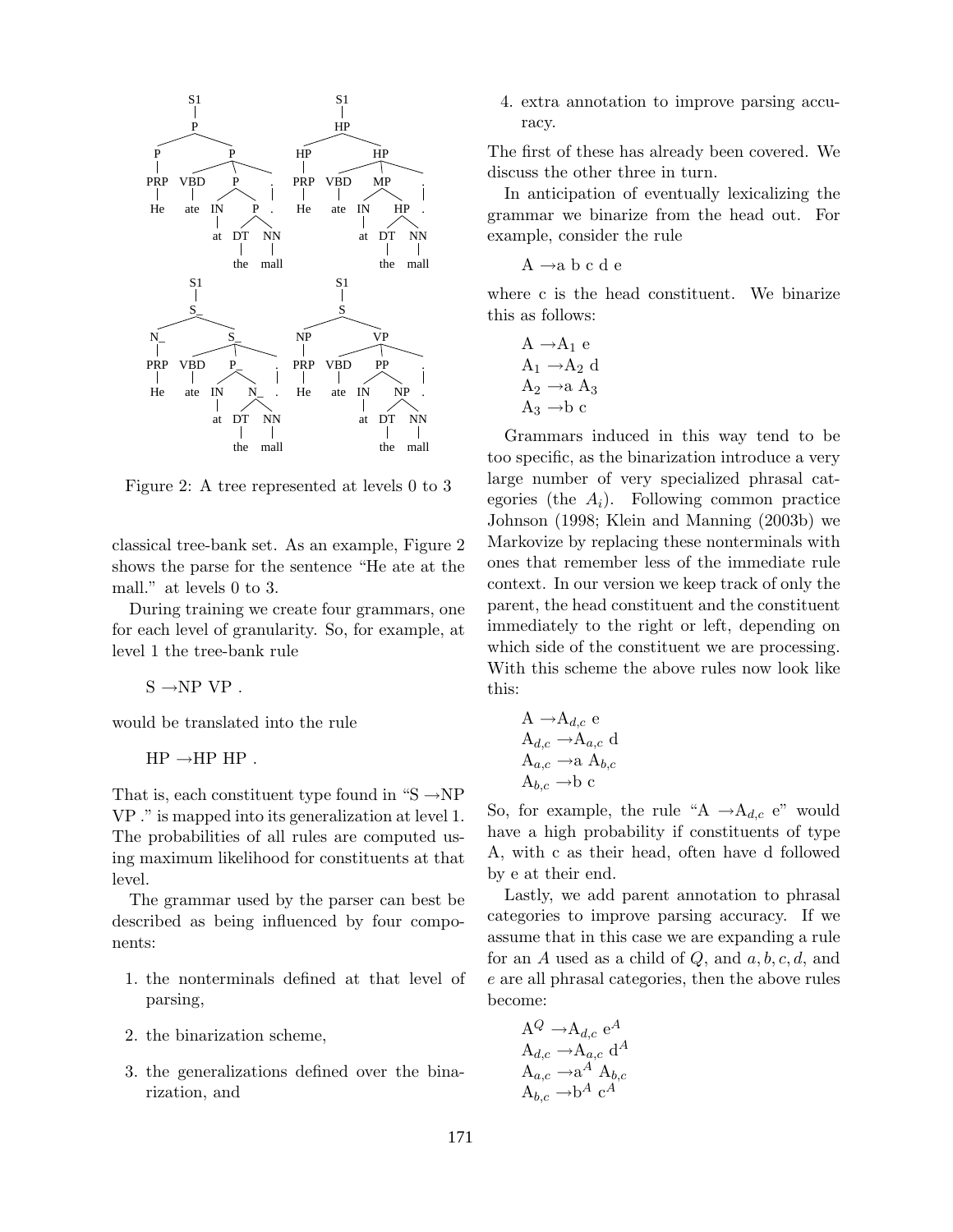

Figure 3: Probability of a gold constituent being pruned as a function of pruning thresholds for the first 100 sentences of the development corpus

Once we have parsed at a level, we evaluate the probability of a constituent  $p(n_{i,j}^k \mid s)$  according to the standard inside-outside formula of Equation 1. In this equation  $n_{i,j}^k$  is a constituent of type  $k$  spanning the words  $i$  to  $j$ , and  $\alpha(\cdot)$  and  $\beta(\cdot)$  are the outside and inside probabilities of the constituent, respectively. Because we prune at the end each granularity level, we can evaluate the equation exactly; no approximations are needed (as in, e.g., Charniak et al. (1998)).

During parsing, instead of building each constituent allowed by the grammar, we first test if the probability of the corresponding coarser constituent (which we have from Equation 1 in the previous round of parsing) is greater than a threshold. (The threshold is set empirically based upon the development data.) If it is below the threshold, we do not put the constituent in the chart. For example, before we can use a NP and a VP to create a S (using the rule above), we would first need to check that the probability in the coarser grammar of using the same span HP and HP to create a HP is above the threshold. We use the standard inside-outside formula to calculate this probability (Equation 1). The empirical results below justify our conjecture that there are thresholds that allow significant pruning while leaving the gold constituents untouched.



Figure 4: Fraction of incorrect constituents kept as a function of pruning thresholds for the first 100 sentences of the development corpus

#### 4 Results

In all experiments the system is trained on the Penn tree-bank sections 2-21. Section 23 is used for testing and section 24 for development. The input to the parser are the gold-standard parts of speech, not the words.

The point of parsing at multiple levels of granularity is to prune the results of rough levels before going on to finer levels. In particular, it is necessary for any pruning scheme to retain the true (gold-standard WSJ) constituents in the face of the pruning. To gain an idea of what is possible, consider Figure 3. According to the graph, at the zeroth level of parsing and a the pruning level  $10^{-4}$  the probability that a gold constituent is deleted due to pruning is slightly more than  $0.001$  (or  $0.1\%$ ). At level three it is slightly more that 0.01 (or 1.0%).

The companion figure, Figure 4 shows the retention rate of the non-gold (incorrect) constituents. Again, at pruning level  $10^{-4}$  and parsing level 0 we retain about .3 (30%) of the bad constituents (so we pruned 70%), whereas at level 3 we retain about .004 (0.4%). Note that in the current paper we do not actually prune at level 3, instead return the Viterbi parse. We include pruning results here in anticipation of future work in which level 3 would be a precursor to still more fine-grained parsing.

As noted in Section 2, there is some (implicit)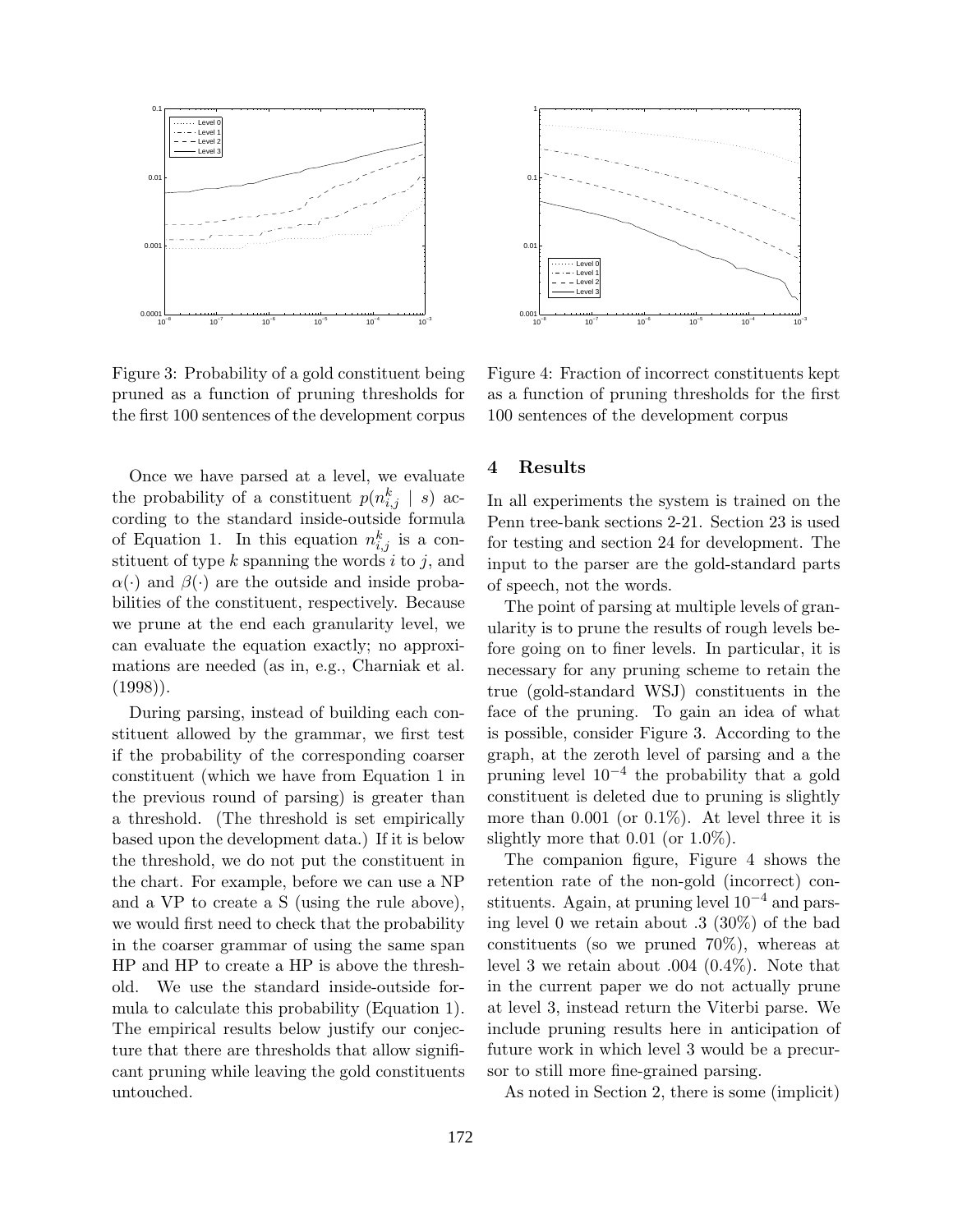| Constits<br>Level |          | Constits | % Pruned |
|-------------------|----------|----------|----------|
|                   | Produced | Pruned   |          |
|                   | $*10^6$  | $*10^6$  |          |
| 0                 | 8.82     | 7.55     | 86.5     |
| 1                 | 9.18     | 6.51     | 70.8     |
| $\overline{2}$    | 11.2     | 9.48     | 84.4     |
| 3                 | 11,8     | 0        | 0.0      |
| total             | 40.4     |          |          |
| $3$ -only         | 392.0    |          |          |

Figure 5: Total constituents pruned at all levels for WSJ section 23, sentences of length  $\leq 100$ 

debate in the literature on using estimates of the outside probability in Equation 1, or instead computing the exact upper bound. The idea is that an exact upper bound gives one an admissible search heuristic but at a cost, since it is a less accurate estimator of the true outside probability. (Note that even the upper bound does not, in general, keep all of the gold constituents, since a non-perfect model will assign some of them low probability.) As is clear from Figure 3, the estimate works very well indeed.

On the basis of this graph, we set the lowest allowable constituent probability at  $\geq 5 \cdot 10^{-4}$ ,  $\geq 10^{-5}$ , and  $\geq 10^{-4}$  for levels 0,1, and 2, respectively. No pruning is done at level 3, since there is no level 4. After setting the pruning parameters on the development set we proceed to parse the test set (WSJ section 23). Figure 5 shows the resulting pruning statistics. The total number of constituents created at level 0, for all sentences combined, is  $8.82 \cdot 10^6$ . Of those  $7.55 \cdot 10^6$  (or  $86.5\%$ ) are pruned before going on to level 1. At level 1, the 1.3 million left over from level 0 expanded to a total of  $9.18 \cdot 10^6$ . 70.8% of these in turn are pruned, and so forth. The percent pruned at, e.g., level 1 in Figure 3 is much higher than that shown here because it considers all of the possible level-1 constituents, not just those left unpruned after level 0.

There is no pruning at level 3. There we simply return the Viterbi parse. We also show that with pruning we generate a total of  $40.4 \cdot 10^6$ constituents. For comparison exhaustively parsing using the tree-bank grammar yields a total of  $392 \cdot 10^6$  constituents. This is the factor-of-10

|                | Level Time for Level Running Total |      |
|----------------|------------------------------------|------|
| 0              | 1598                               | 1598 |
| 1              | 2570                               | 4168 |
| $\overline{2}$ | 4303                               | 8471 |
| 3              | 1527                               | 9998 |
| $3$ -only      | 114654                             |      |

Figure 6: Running times in seconds on WSJ section 23, with and without pruning

workload reduction mentioned in Section 1.

There are two points of interest. The first is that each level of pruning is worthwhile. We do not get most of the effect from one or the other level. The second point is that we get significant pruning at level 0. The reader may remember that level 0 distinguishes only between the root node and the rest. We initially expected that it would be too coarse to distinguish good from bad constituents at this level, but it proved as useful as the other levels. The explanation is that this level does use the full treebank preterminal tags, and in many cases these alone are sufficient to make certain constituents very unlikely. For example, what is the probability of any constituent of length two or greater ending in a preposition? The answer is: very low. Similarly for constituents of length two or greater ending in modal verbs, and determiners. Not quite so improbable, but nevertheless less likely than most, would be constituents ending in verbs, or ending just short of the end of the sentence.

Figure 6 shows how much time is spent at each level of the algorithm, along with a running total of the time spent to that point. (This is for all sentences in the test set, length  $\leq 100$ .) The number for the unpruned parser is again about ten times that for the pruned version, but the number for the standard CKY version is probably too high. Because our CKY implementation is quite slow, we ran the unpruned version on many machines and summed the results. In all likelihood at least some of these machines were overloaded, a fact that our local job distributer would not notice. We suspect that the real number is significantly lower, though still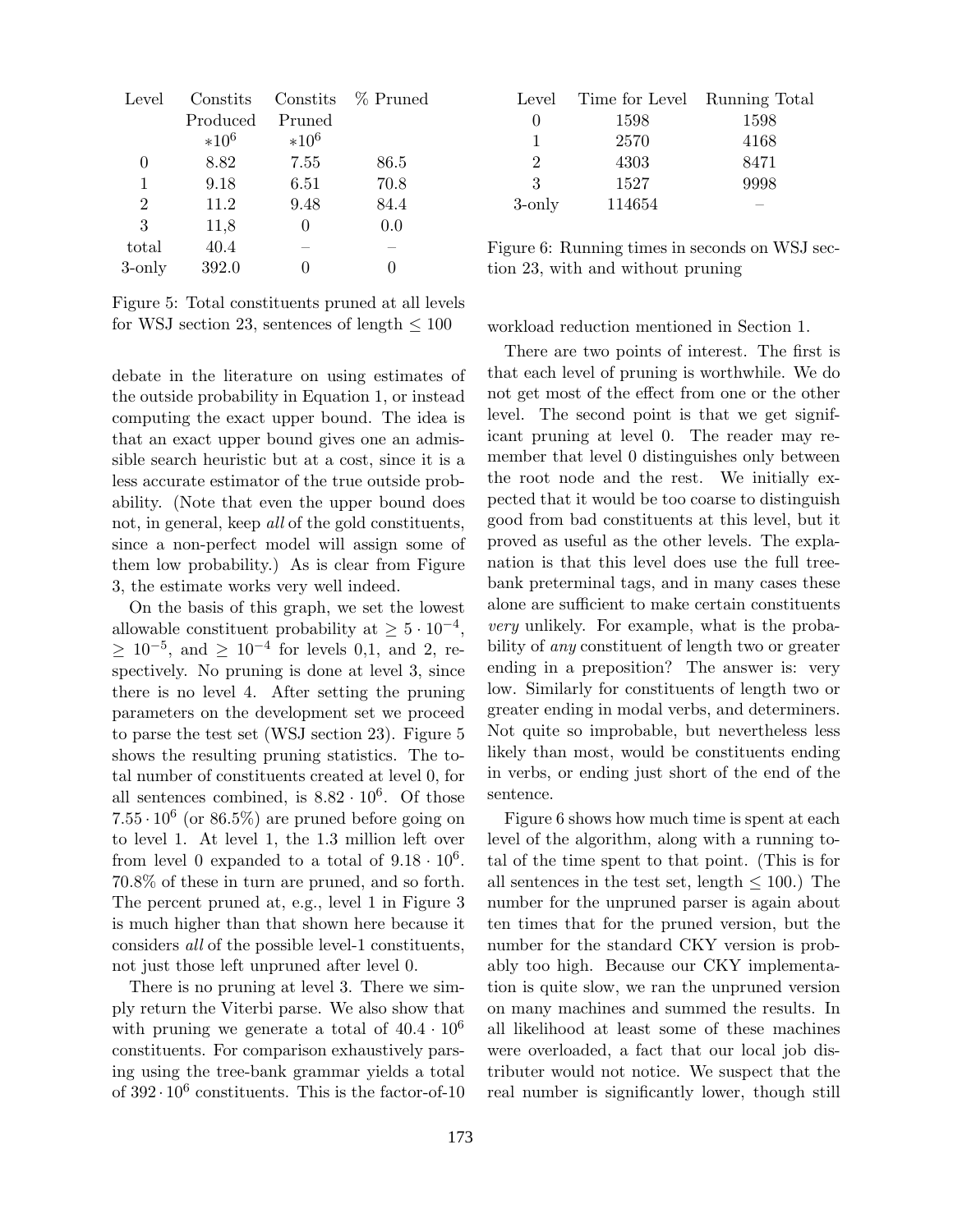| No pruning                | 77.9   |
|---------------------------|--------|
| With pruning              | 77.9   |
| Klein and Manning (2003b) | l 77.4 |

Figure 7: Labeled precision/recall f-measure, WSJ section 23, all sentences of length  $\leq 100$ 

much higher than the pruned version.

Finally Figure 7 shows that our pruning is accomplished without loss of accuracy. The results with pruning include four sentences that did not receive any parses at all. These sentences received zeros for both precision and recall and presumably lowered the results somewhat. We allowed ourselves to look at the first of these, which turned out to contain the phrase:

$$
(NP ... (INTJ (UH oh) (UH yes)) ...)
$$

The training data does not include interjections consisting of two "UH"s, and thus a gold parse cannot be constructed. Note that a different binarization scheme (e.g. the one used in Klein and Manning (2003b) would have smoothed over this problem. In our case the unpruned version is able to patch together a lot of very unlikely constituents to produce a parse, but not a very good one. Thus we attribute the problem not to pruning, but to binarization.

We also show the results for the most similar Klein and Manning (2003b) experiment. Our results are slightly better. We attribute the difference to the fact that we have the gold tags and they do not, but their binarization scheme does not run into the problems that we encountered.

### 5 Conclusion and Future Research

We have presented a novel parsing algorithm based upon the coarse-to-fine processing model. Several aspects of the method recommend it. First, unlike methods that depend on best-first search, the method is "holistic" in its evaluation of constituents. For example, consider the impact of parent labeling. It has been repeatedly shown to improve parsing accuracy (Johnson, 1998; Charniak, 2000; Klein and Manning, 2003b), but it is difficult if not impossible to integrate with best-first search in bottom-up chart-parsing (as in Charniak et al. (1998)). The reason is that when working bottom up it is difficult to determine if, say,  $s^{sbar}$  is any more or less likely than  $s^s$ , as the evidence, working bottom up, is negligible. Since our method computes the exact outside probability of constituents (albeit at a coarser level) all of the top down information is available to the system. Or again, another very useful feature in English parsing is the knowledge that a constituent ends at the right boundary (minus punctuation) of a string. This can be included only in an ad-hoc way when working bottom up, but could be easily added here.

Many aspects of the current implementation that are far from optimal. It seems clear to us that extracting the maximum benefit from our pruning would involve taking the unpruned constituents and specifying them in all possible ways allowed by the next level of granularity. What we actually did is to propose all possible constituents at the next level, and immediately rule out those lacking a corresponding constituent remaining at the previous level. This was dictated by ease of implementation. Before using mlctf parsing in a production parser, the other method should be evaluated to see if our intuitions of greater efficiency are correct.

It is also possible to combine mlctf parsing with queue reordering methods. The best-first search method of Charniak et al. (1998) estimates Equation 1. Working bottom up, estimating the inside probability is easy (we just sum the probability of all the trees found to build this constituent). All the cleverness goes into estimating the outside probability. Quite clearly the current method could be used to provide a more accurate estimate of the outside probability, namely the outside probability at the coarser level of granularity.

There is one more future-research topic to add before we stop, possibly the most interesting of all. The particular tree of coarser to finer constituents that governs our mlctf algorithm (Figure 1) was created by hand after about 15 minutes of reflection and survives, except for typos, with only two modifications. There is no rea